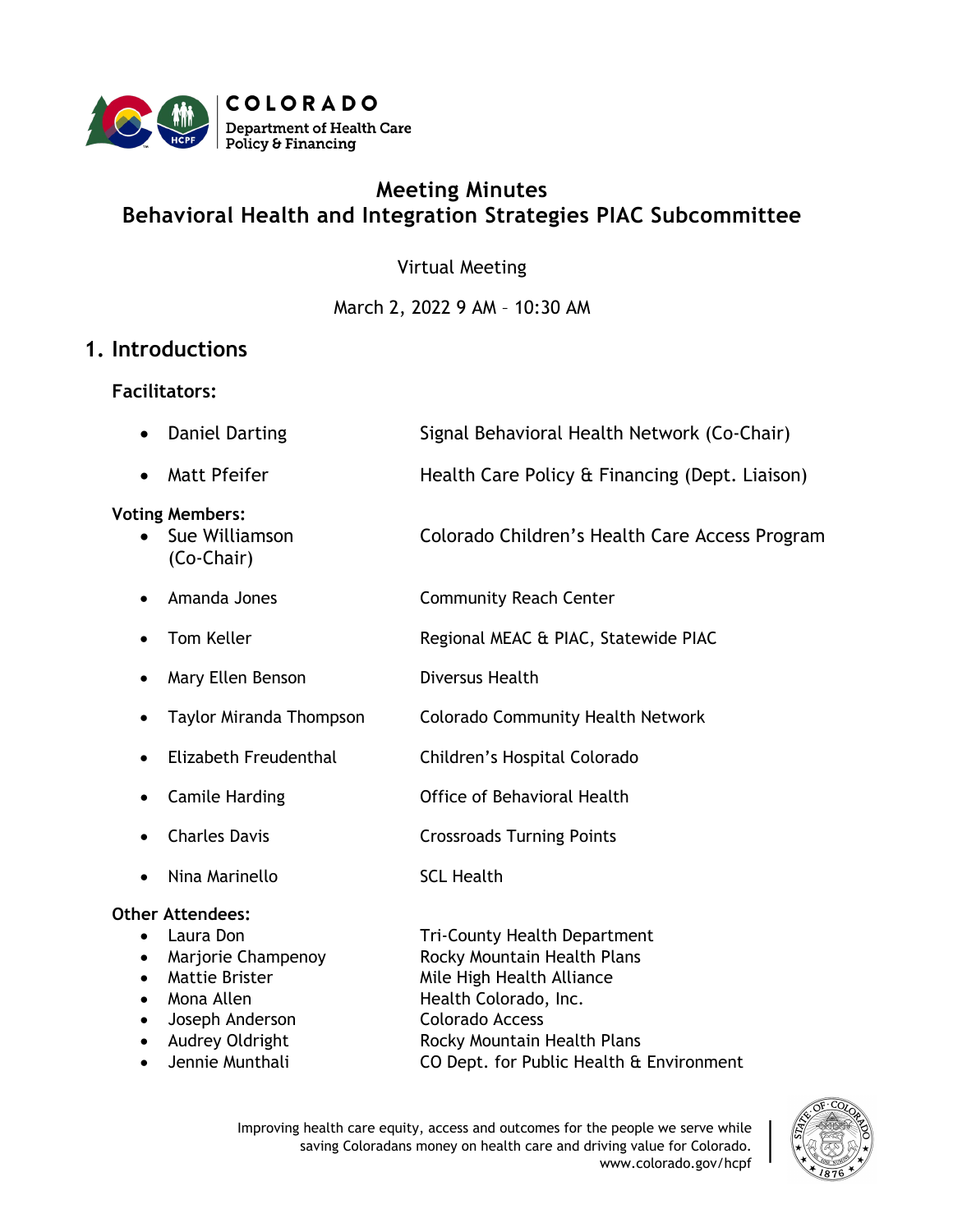- Matthew Dodson Axis Care
- Ashleigh Philips Centura Health
- 
- Karen Masters West Pines
- 
- Genevieve Frasier **HealthONE**
- 
- 
- **2. Housekeeping**
- -
- Suzanne Kinney Colorado Community Health Alliance
- Kelly Bianucci The Child and Family Therapy Center of Denver
	-
	- John Laukkanen **Health Care Policy & Financing**
- Tina McCrory **Health Colorado Inc.**

Daniel Darting called the meeting to order at 9:03 AM. The committee welcomed three new members in March: Elizabeth Freudenthal from Children's Hospital Colorado, Taylor Miranda Thompson from the Colorado Community Health Network (CCHN), and Charles Davis from Crossroads Turning Points.

Minutes from the month of February 2022 were approved. No opposing votes or abstentions.

Matt Pfeifer from the Department discusses a newly available Provider Complaint Form. In response to feedback, the Department has developed a [managed care](https://docs.google.com/forms/d/e/1FAIpQLSfBmXdALnrgrZbALjYc0dg43s8Q5Uqix28_X2Fvc-Q1qY-KRw/viewform)  [provider complaint](https://docs.google.com/forms/d/e/1FAIpQLSfBmXdALnrgrZbALjYc0dg43s8Q5Uqix28_X2Fvc-Q1qY-KRw/viewform) form. The form is posted at the bottom of the first table on the <https://hcpf.colorado.gov/provider-help> webpage.

- Suggestion from the sub-committee to consider renaming the form to something different than a "complaint" form. Perhaps it could be a feedback form or an issues form.
- The Department monitors and addresses each submission that comes in.
- The form is primarily meant for Providers in the Managed Care realm. The form is intended to escalate (Managed Care) issues that have not been addressed to satisfaction.
- The appropriate RAEs will be involved with resolution of each submission.

Matt provided a brief COVID-19 update; the Public Health Emergency has been extended to April 16, 2022. The Department continues to focus on vaccine outreach and work to address disparities. More information can be found at [covid19.colorado.gov.](https://covid19.colorado.gov/)

Matt presented the regular update of Department of Correction (DOC) Behavioral Health (BH) engagement data including:

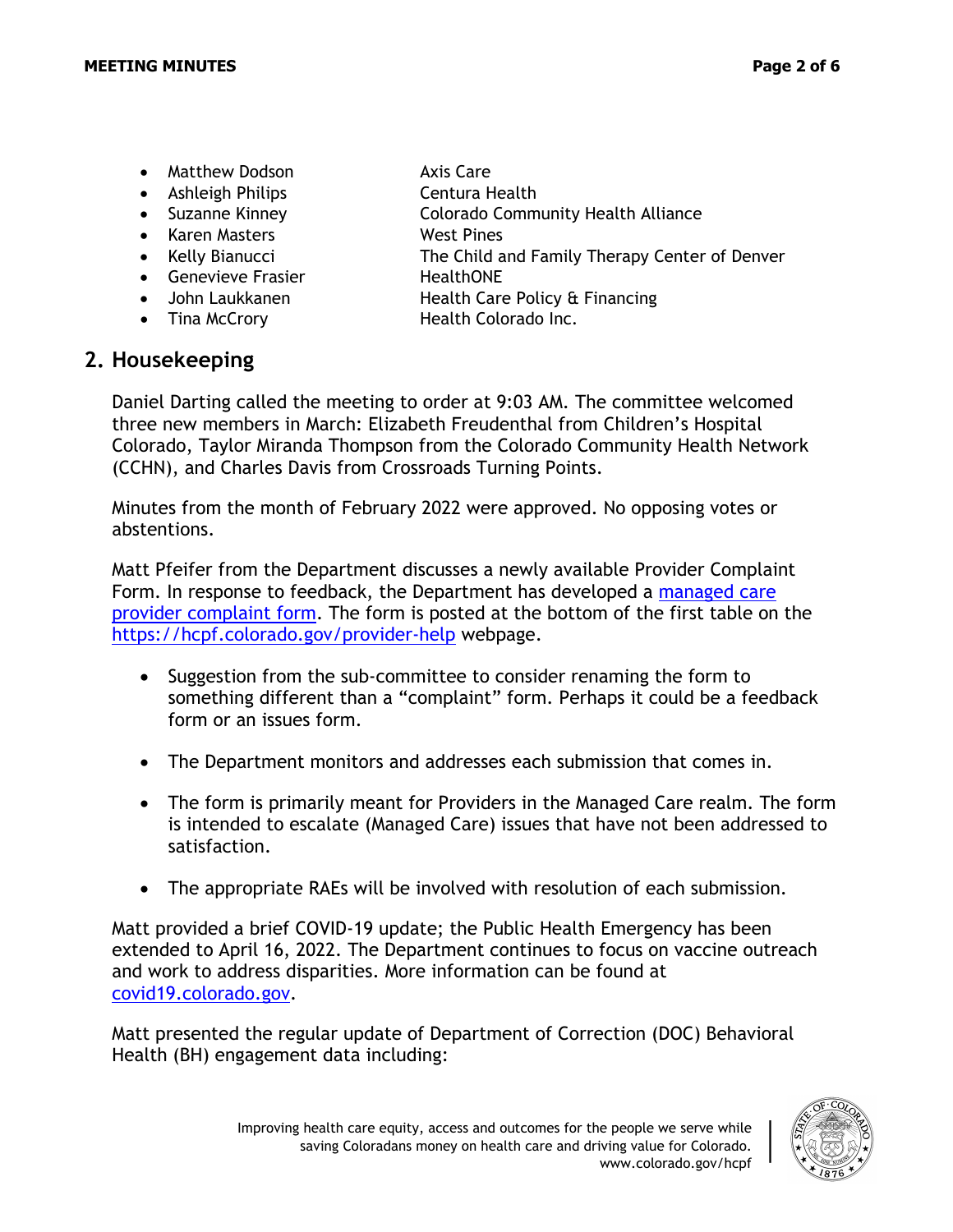- 14 day BH engagement rate by RAE
- 30 day BH engagement rate by RAE
- 14 day BH engagement rate stratified by race and gender
- 12 month rolling monthly release count

Matt shares more details on the target rate and RAE performance. About half of the RAEs are meeting the target rate of 19.1%. The state over all is exceeding the target rate. The trend line continues to be positive.

The BHIS group requests clarification on how the target gets decided and why the goal is what it is. Clarification is needed regarding what BHIS's ongoing role with this data is.

## **3. I Matter Implementation Update – Laura Gabbay, Office of Behavioral Health**

Luara Gabbay from the Office of Behavioral Health (OBH) joins to group to provide an update on the [I Matter](https://imattercolorado.org/) program implementation.

I Matter was funded through [House Bill \(HB\) 21-1258.](https://leg.colorado.gov/bills/hb21-1258) There are proposals to the legislature to continue funding this program for two more years. The program is open to youth 18 years of age or younger or 21 years of age or younger if receiving special education services.

The I Matter program is not just a program but also an awareness campaign.

Laura presents the I Matter platform to the group and gives a demonstration of what the user sees while navigating the website.

- Before a user can schedule an appointment, they are directed to a brief survey (there is a parent version and a youth version which during user testing took about 5-15 minutes to fill out).
- The survey includes questions around social determinants of health (SDOH). Appointments are available as soon as four hours after the individual fills out the survey.
- Individuals presenting with suicidal ideation are referred to Colorado Crisis Services.

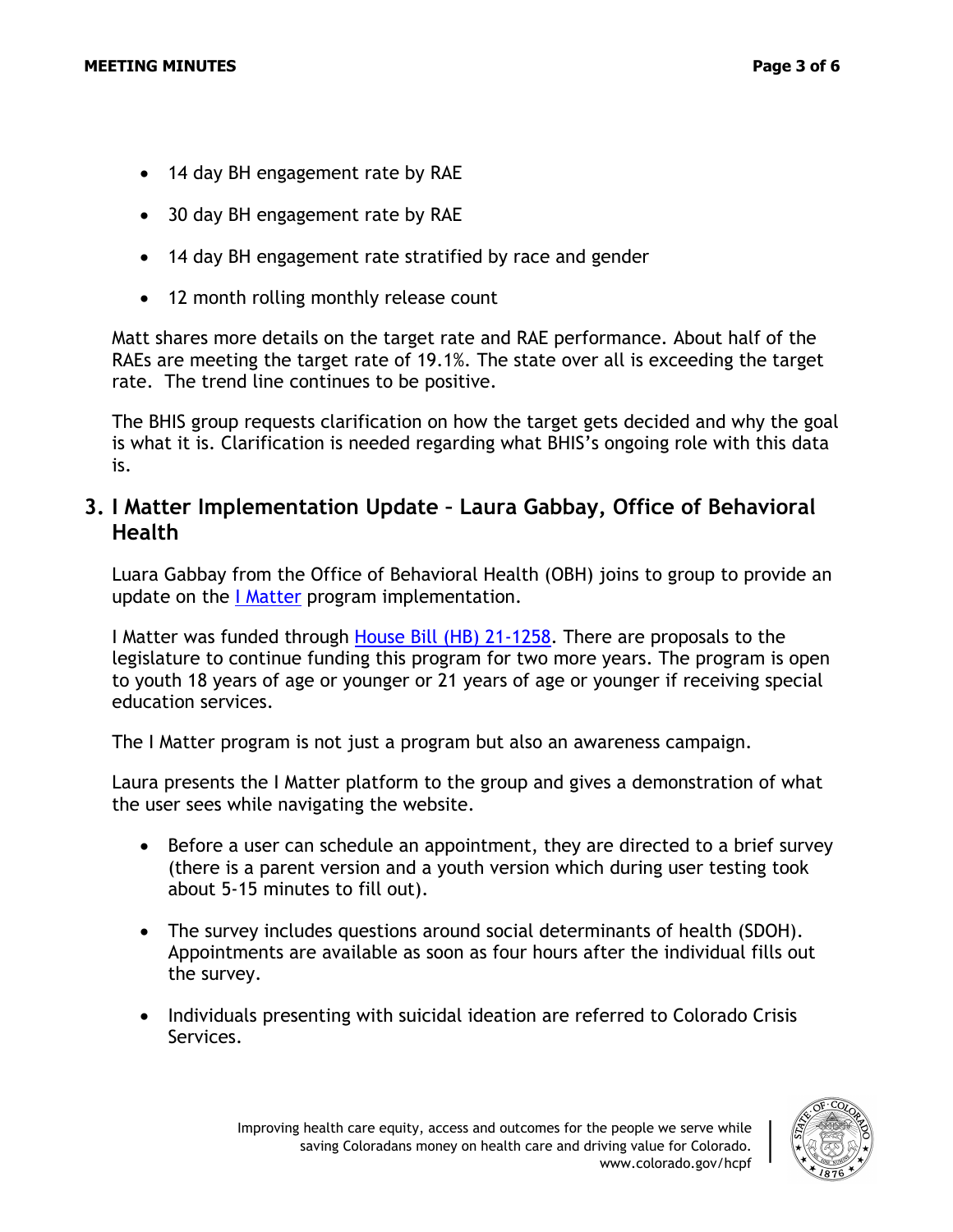• Currently, there are more telehealth sessions available than in-person appointments. Appointments are offered 7 days a week, from 7am – 8pm.

Laura shared data from a recent advertising campaign that launched.

Funding for I Matter currently expires June 30, 2022. OBH is optimistic there will be an opportunity to expand the program. So far, the program has provided support for 42 out of Colorado's 62 counties. Support from the Governor's Office has also proved beneficial, including Governor Polis calling out the I Matter program during his [annual](https://www.colorado.gov/governor/news/7081-governor-jared-polis-provides-hope-and-plan-save-coloradans-money-2022-state-state)  [State of the State.](https://www.colorado.gov/governor/news/7081-governor-jared-polis-provides-hope-and-plan-save-coloradans-money-2022-state-state)

I Matter is interested in hearing from youth who have benefited from the program and are willing to share their stories. There are incentives to participate in spreading the word. The program is currently targeting rural and frontier counties. I Matter is gaining traction in Pueblo, the San Luis Valley, and Northeastern Colorado.

Laura shares the [I Matter digital toolkit](https://www.dropbox.com/sh/o6zosn1qtgzegx7/AACk5CuGwJgpRB5RgyES543za?dl=0) with the group and encourages dissemination. Community members can also order [free print materials.](https://cdhs.colorado.gov/behavioral-health/i-matter-program) Laura offers to come present in community spaces to spread awareness of the campaign.

Questions from the BHIS group:

- How can interested providers engage?
- How can we recruit more providers? The I Matter program is currently focusing on adding in-person participation for the program.
- How is the program tracking outcomes?
	- $\circ$  Currently there is data on sessions held and how many participants. There are staff trained in evaluation on the I Matter team and a midterm legislative report will be released on the [CHDS website.](https://cdhs.colorado.gov/behavioral-health/i-matter-program)
- Can the program work with group practices? Daniel Darting confirms the program can work with group practices.
- How is this program impacting the broader workforce shortage crisis?
	- o I Matter implementation staff agree and confirm this is something that was thought through during program planning. If there are youth that need services beyond the initial touchpoint, the program can help facilitate that care coordination transition. Making connections early has a downstream effect on our entire system.

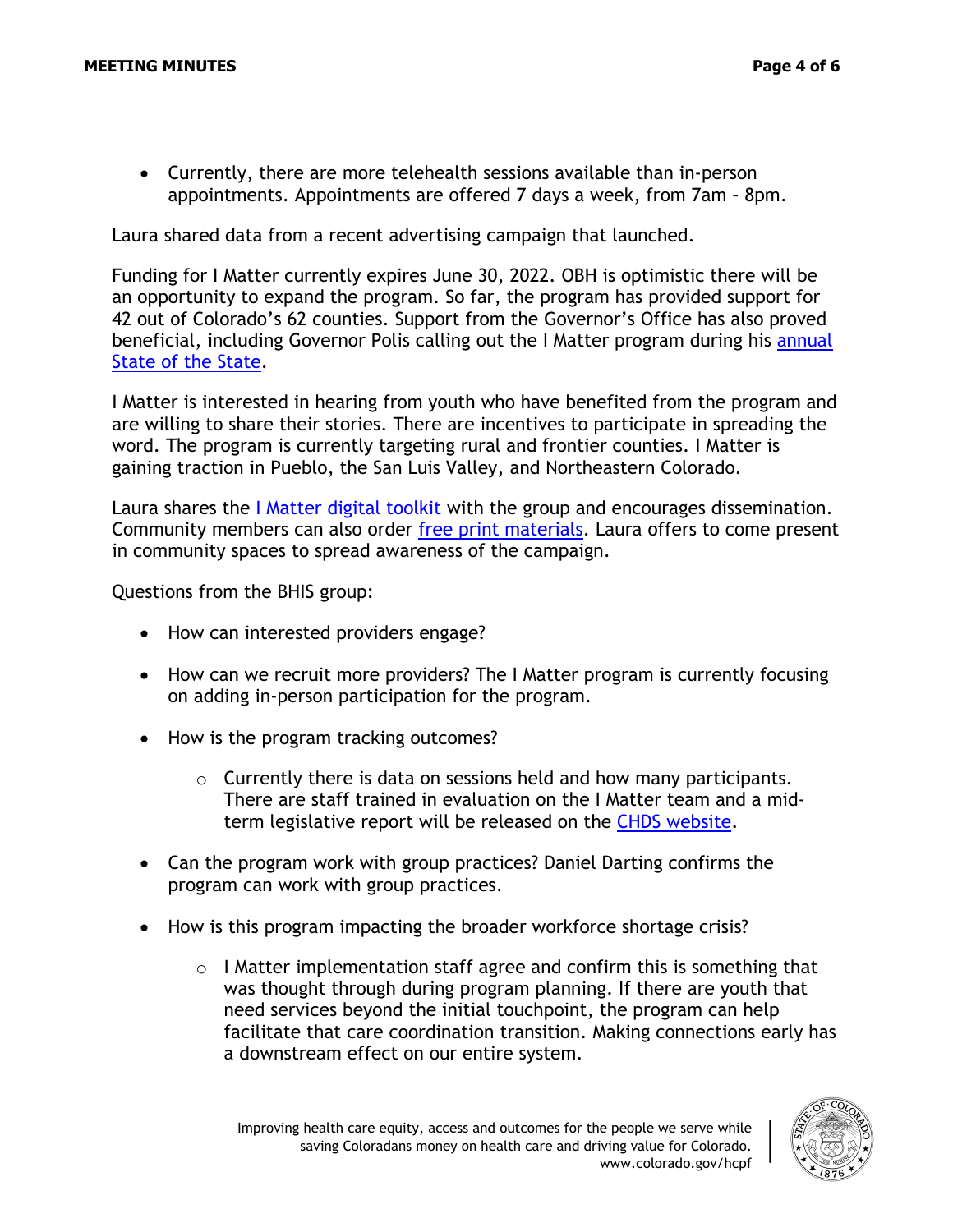Further feedback is welcome at [support@IMatterColorado.org](mailto:support@IMatterColorado.org)

### **4. BHIS Discussion Recap and Moving Forward (all)**

BHIS has recently discussed several initiatives related to access to behavioral health, with a focus on youth access to behavioral health. The group discusses next steps related to putting gathered information into action.

- Sue notes the intention to support Department-related initiatives (such as [SB-](https://leg.colorado.gov/bills/sb19-195)[195](https://leg.colorado.gov/bills/sb19-195) implementation work) and wanting to align this committee's work with both Department initiatives and RAE work.
- Elizabeth asks about the next phase of the ACC and what will the BH component look like. This is an area BHIS should be concerned with.
	- o Matt Pfeiffer confirms this stakeholder group will be involved.

Matt inquires if there are any current gaps in BHIS knowledge that need to be addressed or expanded upon. Recommendations include:

- Value-based payment models (potentially in the BH space)
- [SB 222 framework](https://leg.colorado.gov/bills/sb19-222) and recommendations
- Systems-level discussions on access to BH for youth
- [6 BH visit benefit,](https://hcpf.colorado.gov/behavioral-ffs) particularly when a member themselves select a mental health center or BH provider to do those services

Daniel prompts the group to think about next steps. There is an infinite opportunity to grow access to children and youth BH services; that is the overarching focus the group is seeking to put work into.

- Amanda Jones encourages alignment with initiatives from within the ACC. The group should focus on something that is practical and can be used within the system. Suggests a focus on efforts that will decrease duplication.
	- $\circ$  Matt clarifies that this group is not meant to be another Behavioral Health Administration workgroup, which is the balance the group is navigating.
- Daniel suggests a focus on care coordination. What do the RAEs see as gaps in services?